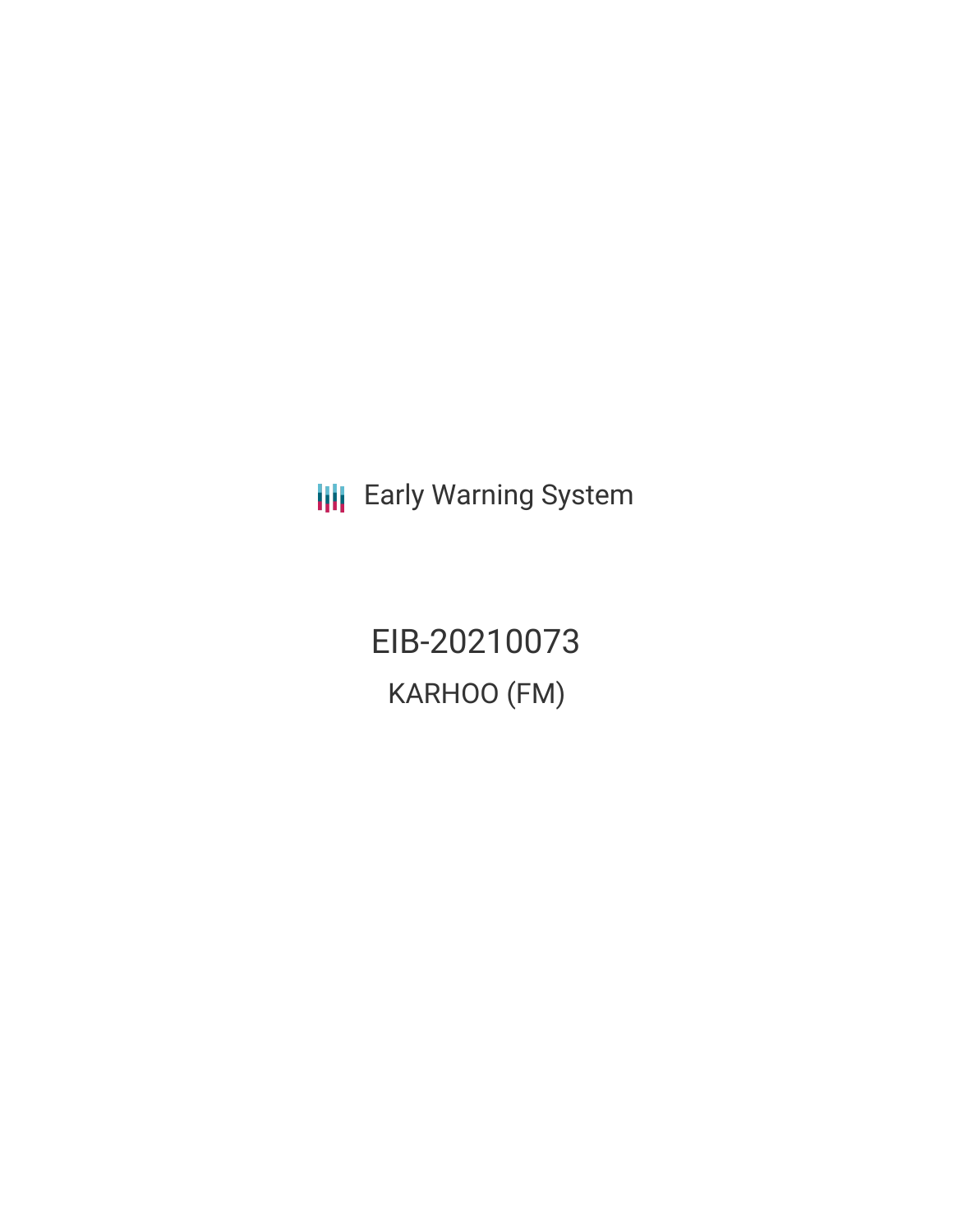# **Quick Facts**

| <b>Countries</b>               | France, Poland                 |
|--------------------------------|--------------------------------|
| <b>Financial Institutions</b>  | European Investment Bank (EIB) |
| <b>Status</b>                  | Approved                       |
| <b>Bank Risk Rating</b>        | U                              |
| <b>Voting Date</b>             | 2022-01-07                     |
| <b>Borrower</b>                | FLIT TECHNOLOGIES LTD          |
| <b>Sectors</b>                 | Transport                      |
| <b>Investment Type(s)</b>      | Loan                           |
| <b>Investment Amount (USD)</b> | $$18.94$ million               |
| <b>Project Cost (USD)</b>      | \$42.09 million                |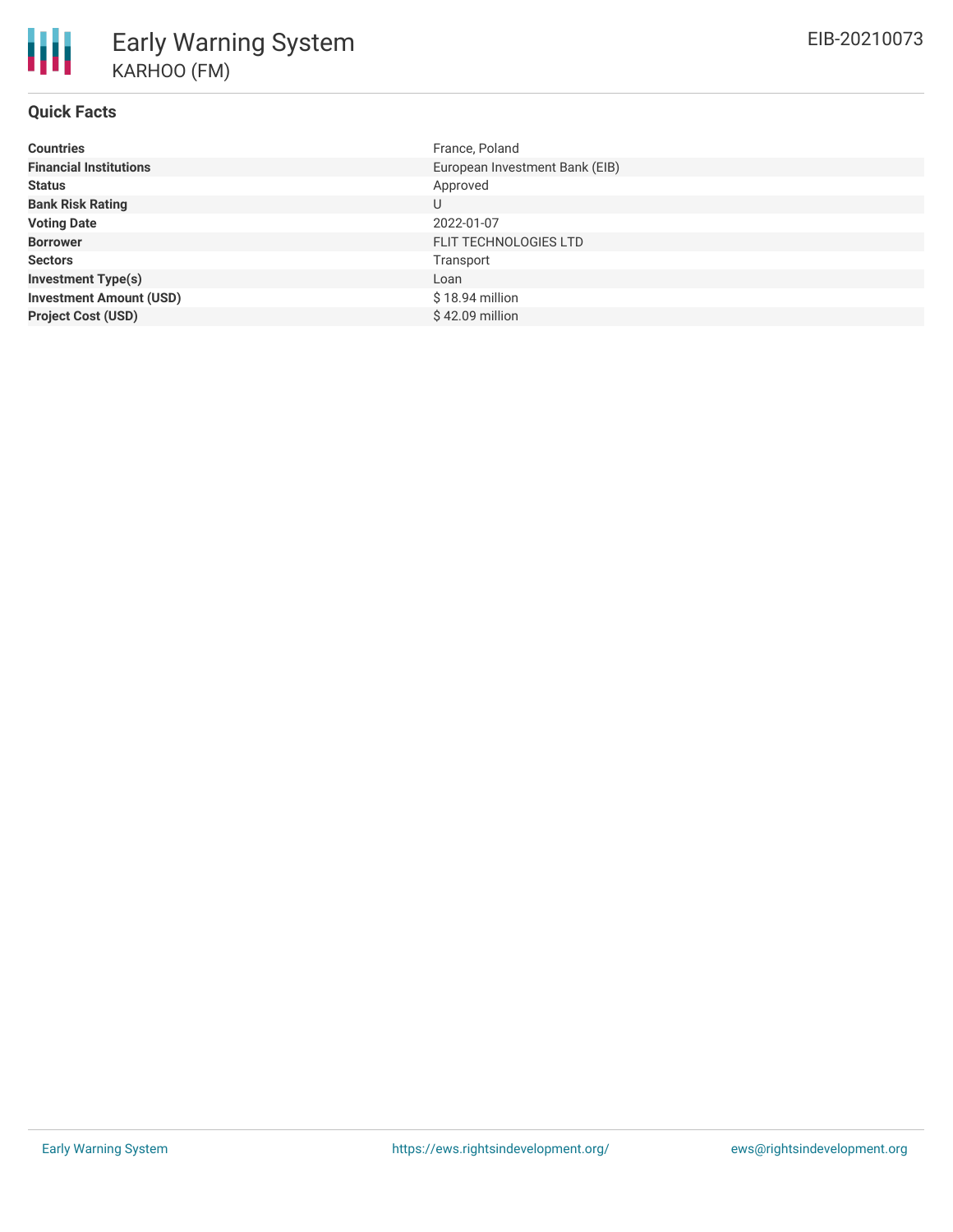

# **Project Description**

According to the bank website, the project concerns the scale-up of a mobility service digital platform across the EU and the development of its technology and functionalities to increase the type of managed fleets (electric vehicles (EVs), car-sharing, etc.) and to improve the overall user experience and operational efficiency.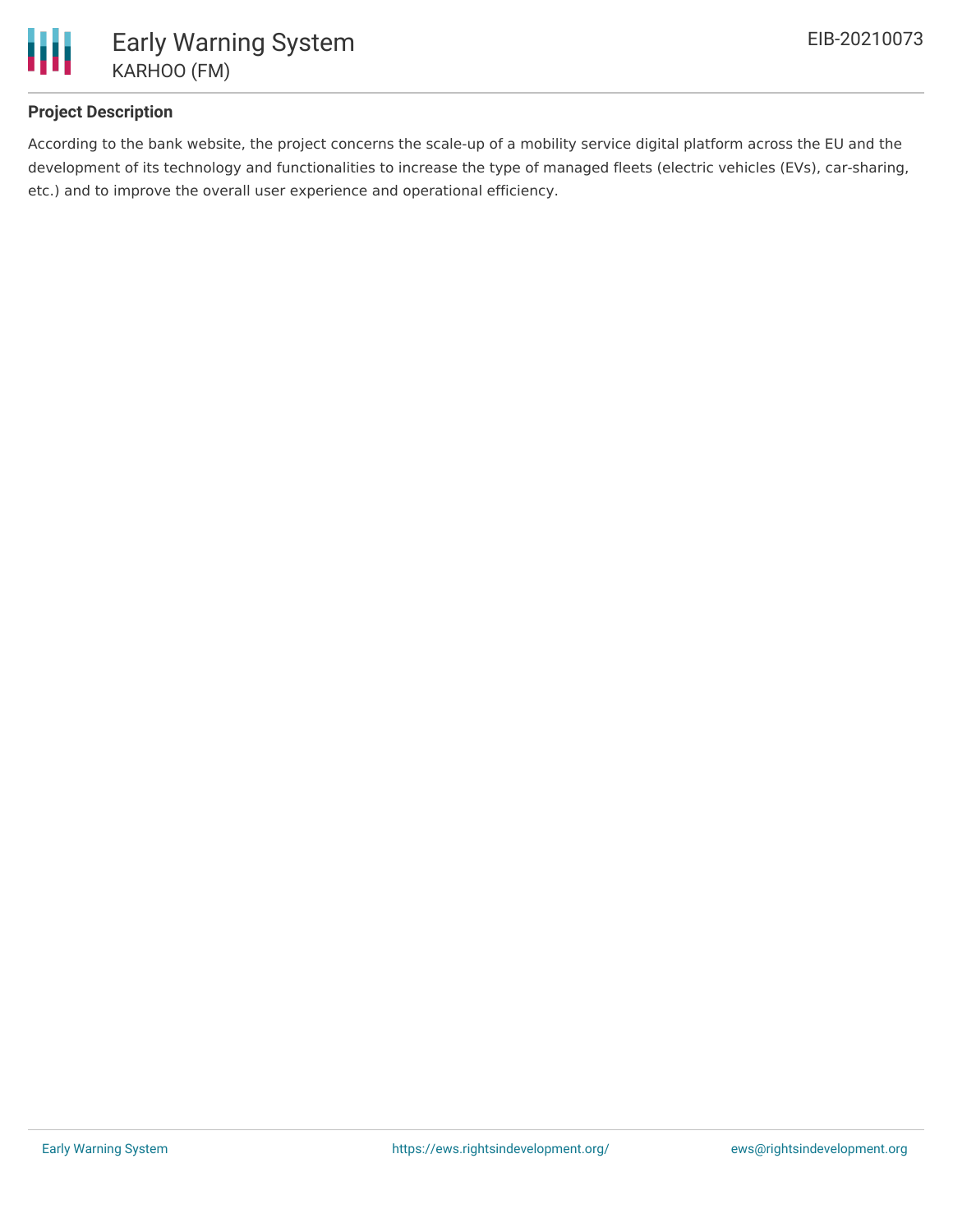### **Investment Description**

European Investment Bank (EIB)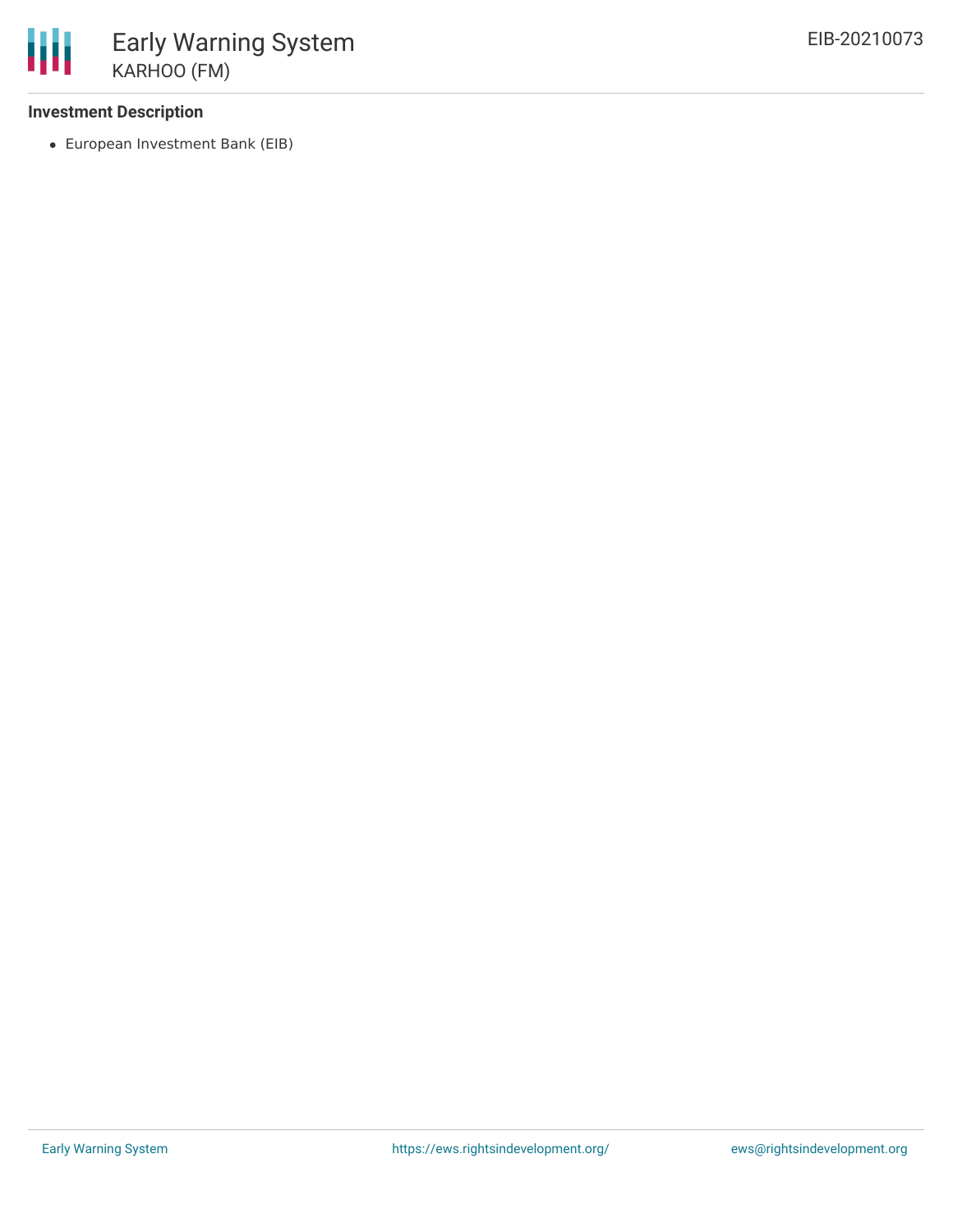# 冊 Early Warning System KARHOO (FM)

| <b>Private Actor 1</b>   | <b>Private Actor</b><br>: Role | <b>Private Actor</b><br>1 Sector | <b>Relation</b> | <b>Private Actor 2</b> | <b>Private Actor</b><br>2 Role | <b>Private Actor</b><br>2 Sector |
|--------------------------|--------------------------------|----------------------------------|-----------------|------------------------|--------------------------------|----------------------------------|
| $\overline{\phantom{0}}$ | $\overline{\phantom{a}}$       | $\overline{\phantom{a}}$         | $\sim$          | FLIT TECHNOLOGIES LTD  | Client                         |                                  |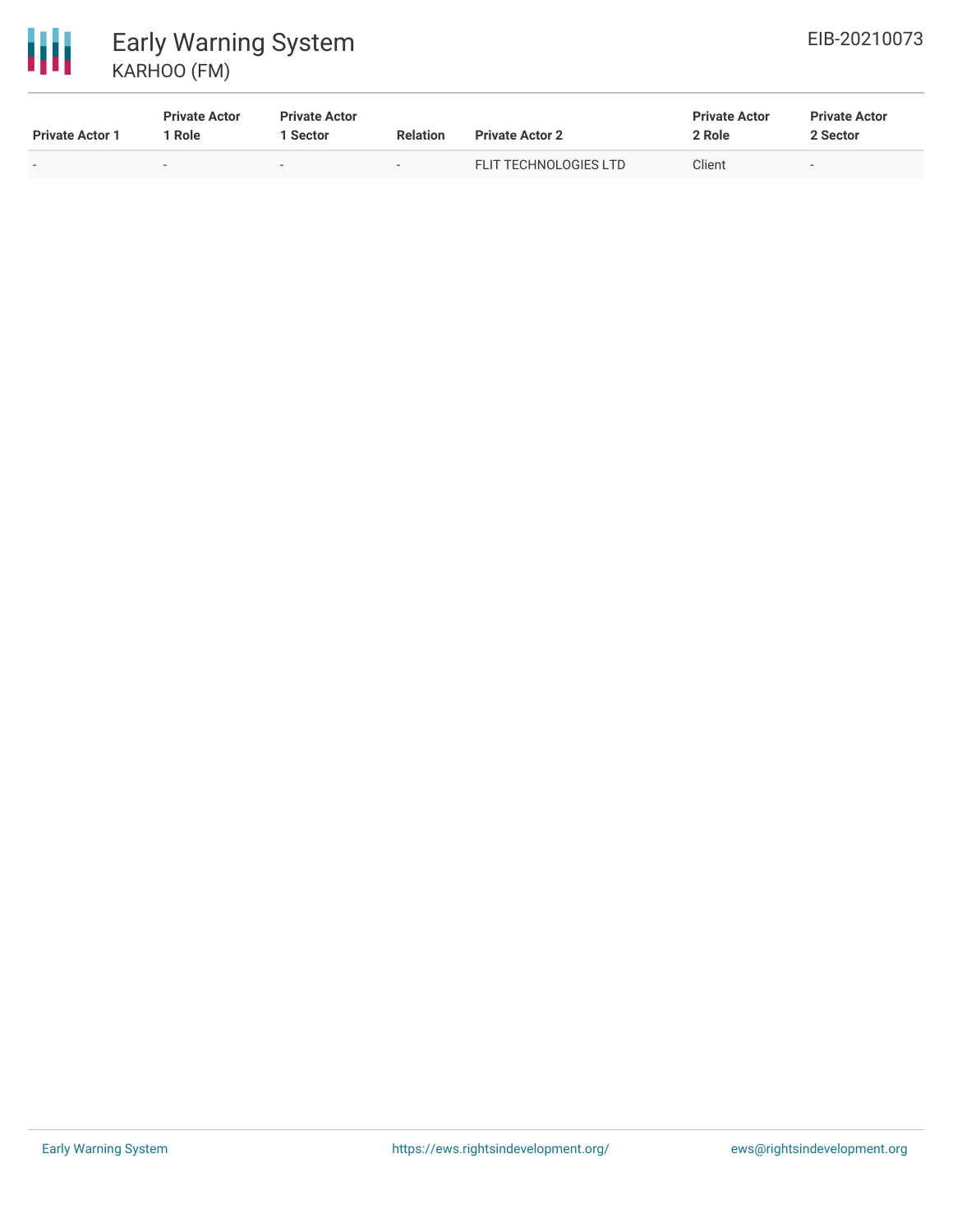

# **Contact Information**

#### ACCESS TO INFORMATION

You can submit an information request for project information at: https://www.eib.org/en/infocentre/registers/requestform/request-form-default.htm

#### ACCOUNTABILITY MECHANISM OF EIB

The EIB Complaints Mechanism is designed to facilitate and handle complaints against the EIB by individuals, organizations or corporations affected by EIB activities. When exercising the right to lodge a complaint against the EIB, any member of the public has access to a two-tier procedure, one internal - the Complaints Mechanism Office - and one external - the European Ombudsman. A complaint can be lodged via a written communication addressed to the Secretary General of the EIB, via email to the dedicated email address: complaints@eib.org, by completing the online complaint form available at the following address: http://www.eib.org/complaints/form via fax or delivered directly to the EIB Complaints Mechanism Division, any EIB local representation office or any EIB staff. For further details, check:

http://www.eib.org/attachments/strategies/complaints\_mechanism\_policy\_en.pdf

When dissatisfied with a complaint to the EIB Complaints Mechanism, citizens can then turn towards the European Ombudsman. A memorandum of Understanding has been signed between the EIB and the European Ombudsman establishes that citizens (even outside of the EU if the Ombudsman finds their complaint justified) can turn towards the Ombudsman on issues related to 'maladministration' by the EIB. Note that before going to the Ombudsman, an attempt must be made to resolve the case by contacting the EIB. In addition, the complaint must be made within two years of the date when the facts on which your complaint is based became known to you. You can write to the Ombudsman in any of the languages of the European Union. Additional details, including filing requirements and complaint forms, are available at: http://www.ombudsman.europa.eu/atyourservice/interactiveguide.faces